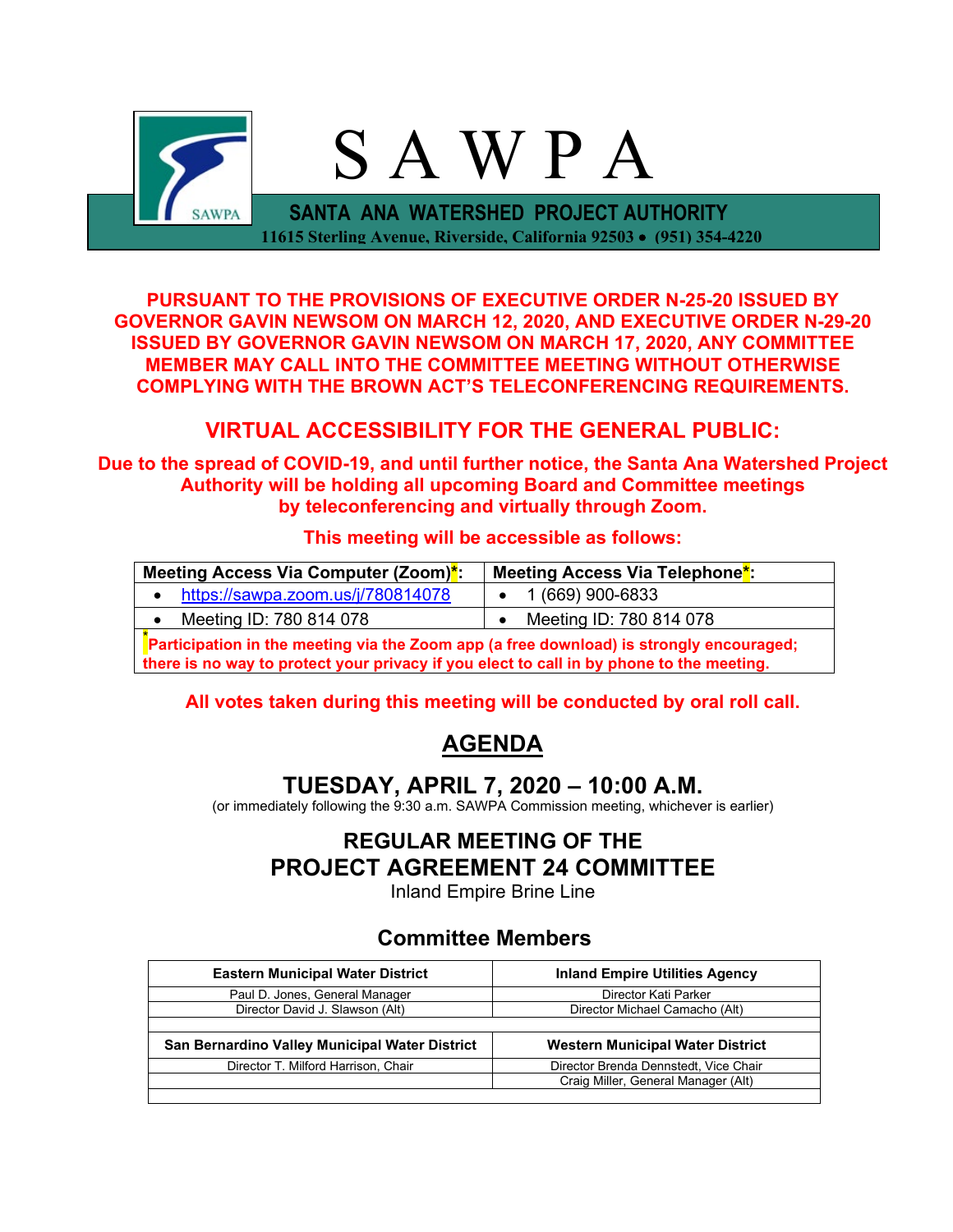## **1. CALL TO ORDER | PLEDGE OF ALLEGIANCE (T. Milford Harrison, Chair)**

## **2. PUBLIC COMMENTS**

Members of the public may address the Committee on items within the jurisdiction of the Committee; however, no action may be taken on an item not appearing on the agenda unless the action is otherwise authorized by Government Code §54954.2(b).

## **3. ITEMS TO BE ADDED OR DELETED**

Pursuant to Government Code §54954.2(b), items may be added on which there is a need to take immediate action and the need for action came to the attention of the Santa Ana Watershed Project Authority subsequent to the posting of the agenda.

#### **4. APPROVAL OF MEETING MINUTES: March 3, 2020**

**Recommendation:** Approve as posted.

### **5. COMMITTEE DISCUSSION/ACTION ITEMS**

**A. INLAND EMPIRE BRINE LINE SERVICE CONTRACTS (PA24#2020.7) Presenter:** Carlos Quintero **Recommendation:** Direct the General Manager to issue a Request for Proposals for Brine Line Pipeline Cleaning services for Fiscal Years 2020-21 and 2021-22.

#### **B. INLAND EMPIRE BRINE LINE RATE RESOLUTION (PA24#2020.6)**

**Presenter:** Carlos Quintero **Recommendation:** Recommend approval by the SAWPA Commission of Resolution No. 2020-06 establishing the new Inland Empire Brine Line rates to be effective July 1, 2020 (FY20-21).

#### **6. INFORMATIONAL REPORTS**

Recommendation: Receive for information.

**A. BRINE LINE FINANCIAL REPORT – JANUARY 2020 Presenter:** Karen Williams

### **7. REQUEST FOR FUTURE AGENDA ITEMS**

### **8. CLOSED SESSION**

There were no Closed Session items anticipated at the time of the posting of this agenda.

### **9. ADJOURNMENT**

#### **PLEASE NOTE:**

In compliance with the Americans with Disabilities Act, if you need special assistance to participate in this meeting, please contact the Clerk of the Board at (951) 354-4220. Notification at least 48 hours prior to the meeting will enable staff to make reasonable arrangements to ensure accessibility to this meeting.

Materials related to an item on this agenda submitted to the Committee after distribution of the agenda packet are available for public inspection during normal business hours at the SAWPA office, 11615 Sterling Avenue, Riverside, and available at [www.sawpa.org,](http://www.sawpa.org/) subject to staff's ability to post documents prior to the meeting.